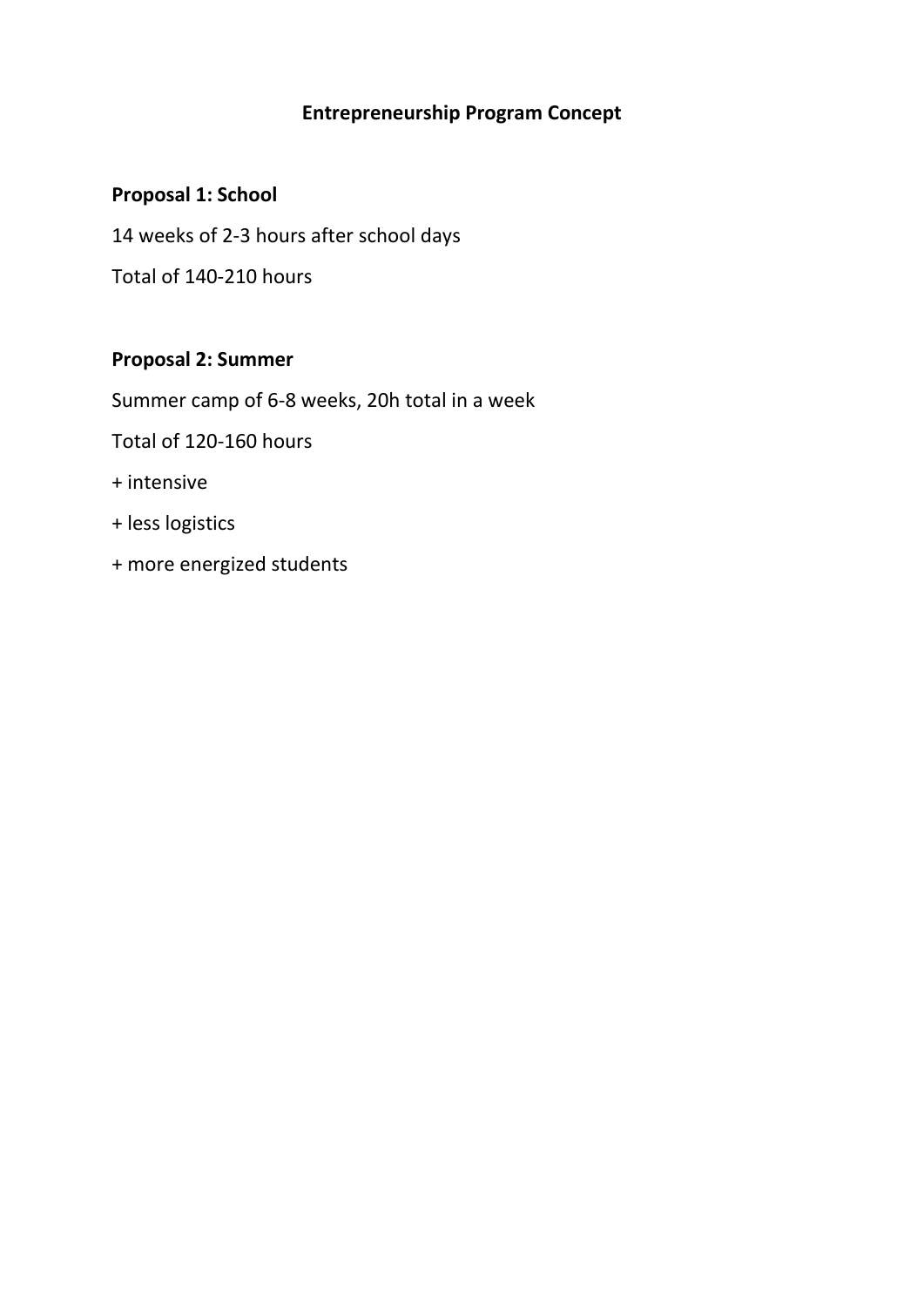# **Entrepreneurship Track**

## **E1.1: Introduction**

What is entrepreneurship and who fits the profile of an entrepreneur? This introductory course is designed to introduce you to the foundational concepts of entrepreneurship, including the definition of entrepreneurship, the profile of the entrepreneur, the difference between entrepreneurship and entrepreneurial management, and the role of venture creation in society.

## **E1.2: Idea Generation**

A course that talks about how to generate an idea. Where do ideas come from? How to define the need and how to propose a solution. Doing surveys to make sure people understand the solution. Refining the solution?

## **E1.3: Developing the Idea**

How does a good idea become a viable business opportunity? You'll explore where technology entrepreneurship and impact entrepreneurship align and where they diverge, and you'll learn proven techniques for identifying the opportunity, assessing the opportunity, hypothesis testing and creating a prototype.

## **E2.1: Launching the startup**

Once you have a prototype and a clearer vision of the opportunity, you'll need to create a small organization to discover how to create a repeatable and scalable business model. The course provides practical, real-world knowledge about the lean approach, the minimum viable product, when to pivot, when to quit your day job, the art of the pitch, building and managing a team, allocating equity, and building your external team, advisory board members, professional services, and entrepreneurial strategy.

## **E2.2: The business model**

tart-ups can benefit from a wide variety of financing options on the path to profitability, but how do you know which one to choose? This course explores different financing models, including bootstrapping, organic growth, debt and risk capital, and also provides a clear overview of equity financing including the key types of investors: angels, venture capital, and crowdfunding. You'll learn about terms, and term sheets, exit modes and what exit strategy might be best for you.

## **E2.3: Growth Strategies**

Start-ups are designed to grow quickly, but successful start-ups grow smart. This course is designed to provide you with an understanding of the essential elements of successful scaling, including an overview of demand generation, customer acquisition, adoption, diffusion and forecasting demand. You'll also learn how to market effectively using best practices of digital marketing, social media, PR, SEO, and pricing. Finally, you'll cover the nuts and bolts of building a sales process, partnerships and supply relationships, and examine the crucial components of attracting, developing and retaining talent.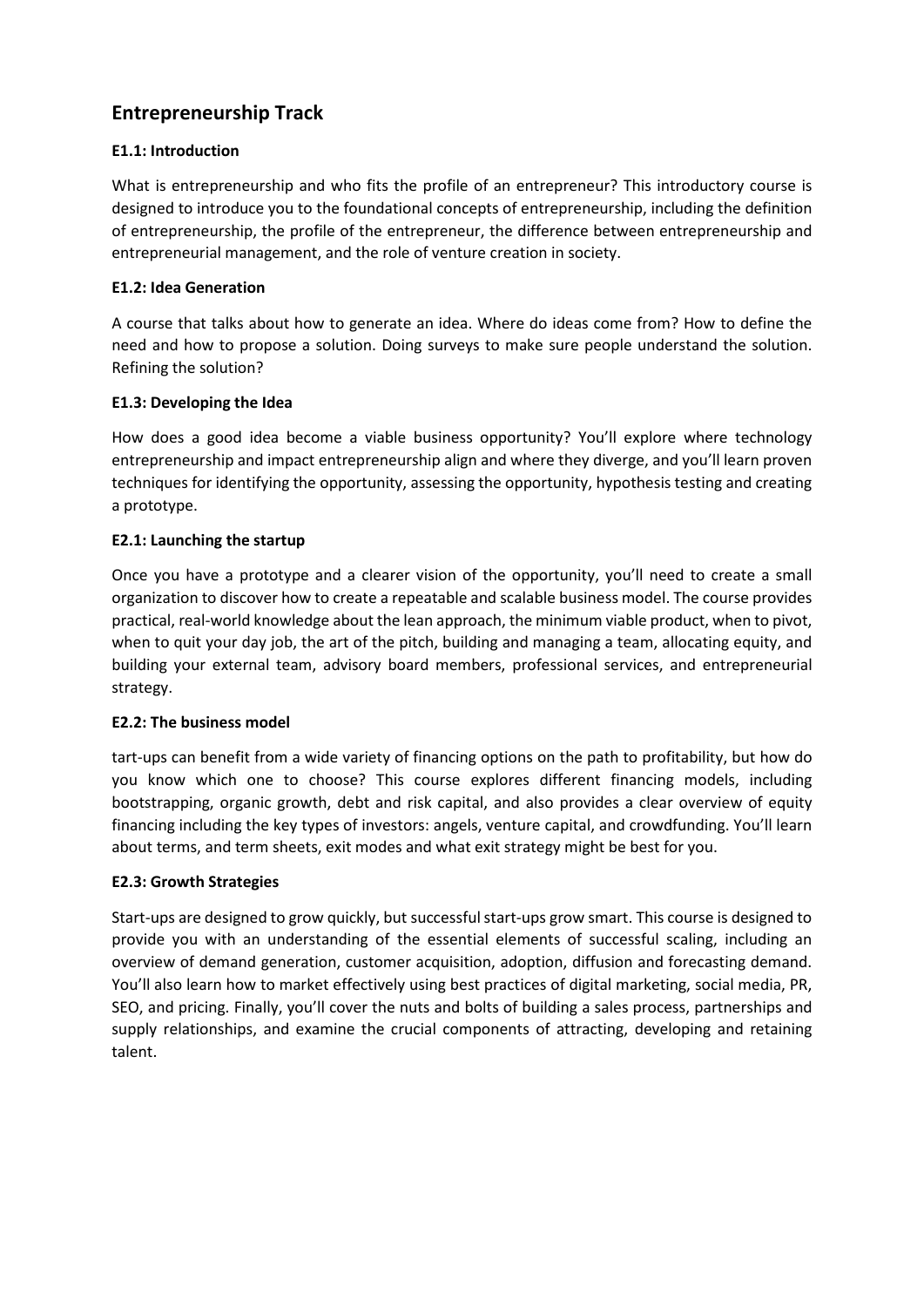## **Personal Development Track**

### **PD1.1: Presentation**

Successful presentations do not rely on perfect teeth, a deep voice, or an army of scriptwriters. They depend largely on the same skills as successful Business Writing and Graphic Design: clarity, structure, and revision. The course focuses on: Slide design — a merge of graphical and information design to make clean and clear slides that help you deliver your ideas. Delivery – the art of interacting with the audience during presentation and a tough Q&A.

### **PD1.2: Storytelling**

Storytelling— the art of crafting an interesting, convincing and evidence-based script of your presentation. The course develops through four themes—mastering fear, developing a creative formula, using verbal and body language, and anticipating the room—so that you can discover your personal power as a speaker and give excellent presentations.

### **PD1.3: Critical Thinking and problem Solving**

Critical thinking – the application of scientific methods and logical reasoning to problems and decisions – is the foundation of effective problem solving and decision making. Critical thinking enables us to avoid common obstacles, test our beliefs and assumptions, and correct distortions in our thought processes. Gain confidence in assessing problems accurately, evaluating alternative solutions, and anticipating likely risks. Learn how to use analysis, synthesis, and positive inquiry to address individual and organizational problems and develop the critical thinking skills needed in today's turbulent times.

#### **PD2.1: Networking**

Networking is an essential skill that every public relations practitioner should obtain. It may even help you land your first job or move up in the industry! Networking is all about talking to people to create new relationships and build up a series of connections in the industry.

#### **PD2.2: Personal Branding**

In this course, you will learn how to use strategic marketing and personal branding techniques for designing, enhancing, and promoting your professional image. Students will learn how to use relationship and network marketing and impression management to showcase their skills to prospective employers, colleagues, supervisors, and other interested parties.

#### **PD2.3: Negotiating**

The course will prepare students for any negotiation; avoiding traps; knowing how to prompt valuecreating partnerships; structuring an effective negotiation sequence; bargaining in an efficient and respectful manner; overcoming deadlocks. Negotiation is not simply about deciding who gets what now – it is first and foremost about creating productive, fair, and therefore long-term partnerships.

#### **PD2.4: Emotional Intelligence**

In this specialization you will learn how to overcome the ravages of chronic stress and renew your body and mind by building better relationships and positive approaches to leadership. You will learn the power of asking questions to become a more inclusive and self-confident leader, and how to effectively coach others toward sustained, desired change, learning or increased motivation in life and work.